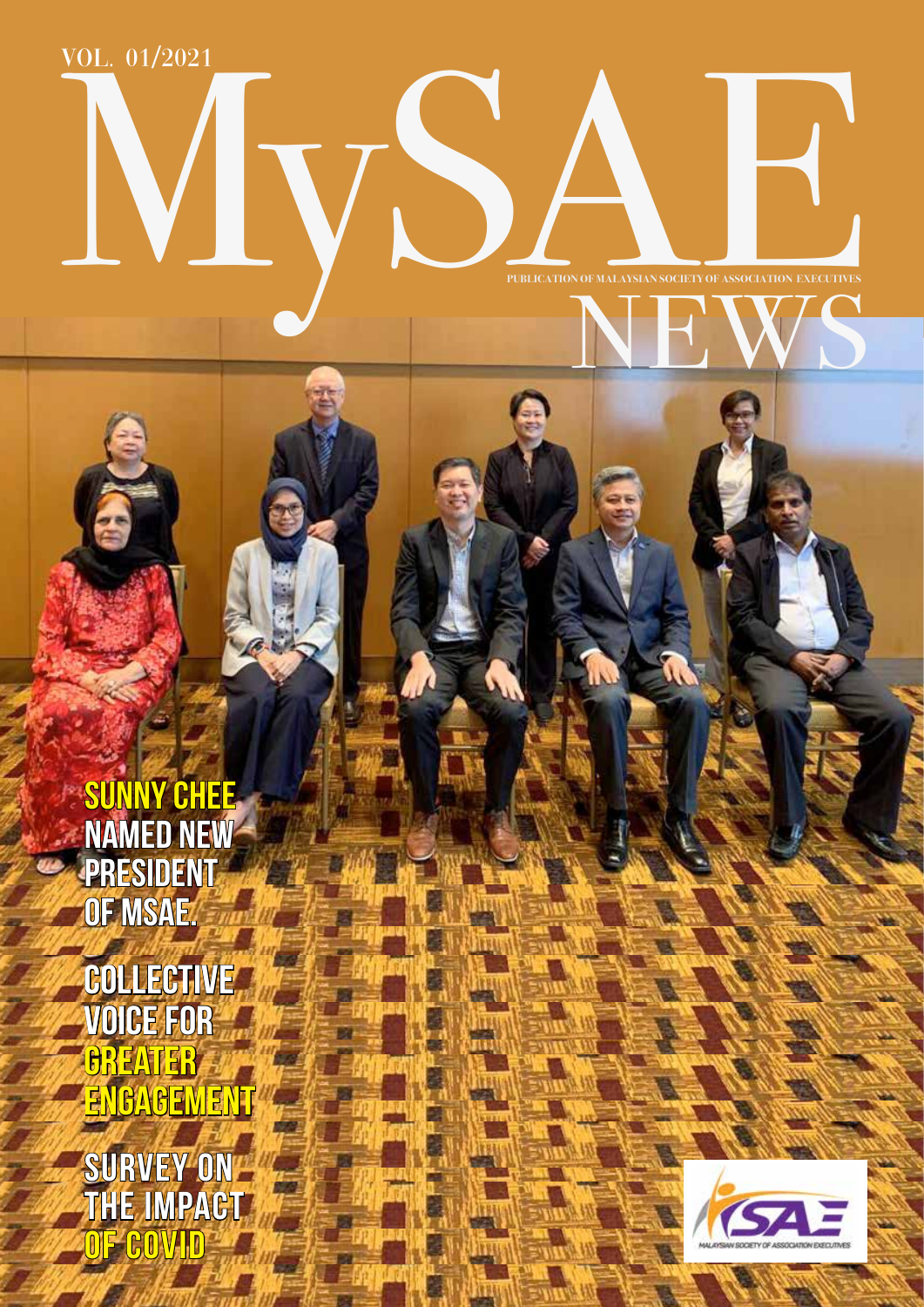

## national heart association of malaysia sunny chee named new president of msae

Sunny Chee will take over the role at MSAE from Datuk Dr. Raj Abdul Karim of the Malaysian Council for Child Welfare.

Commenting on the announcement, Sunny Chee said: "I am hugely excited about taking on the role of chairman at such a crucial time. Coronavirus has brought new challenges for our industry. We know across the Association members have been heavily impacted by the virus and its economic impact. Supporting members through these difficult times is an immediate priority and MSAE was there to support and champion members during these troubled times.

At the AGM, the members voted to create a new executive committee, to help develop and drive the future strategy of MSAE.

## The MSAE members elected to the respective positions in the newly formed COUNCIL ARE :

| <b>President</b><br><b>Sunny Chee</b><br>of National Heart<br>Association of<br>Malaysia | <b>Vice-President</b><br>Dr. Lydia Abdul Latif<br>of Malaysian<br>Association of<br>Rehabilitation<br>Physicians | <b>Hon. Secretary</b><br>Rosman Hamzah<br>of Malaysian Gas<br>Association | <b>Hon. Asst. Secretary</b><br>Evelyn Lo,<br>of Malaysia<br><b>Shopping Malls</b><br>Associations | <b>Hon. Treasurer</b><br><b>James Selva</b><br>of Asian<br>Federation of<br>Advertising<br>Associations | <b>MSAE Auditor</b><br>Amos Y.C.Wong |
|------------------------------------------------------------------------------------------|------------------------------------------------------------------------------------------------------------------|---------------------------------------------------------------------------|---------------------------------------------------------------------------------------------------|---------------------------------------------------------------------------------------------------------|--------------------------------------|
| <b>COMMITTEE MEMBERS</b>                                                                 |                                                                                                                  |                                                                           |                                                                                                   |                                                                                                         |                                      |
| Datuk Dr.Raj<br><b>Abdul Karim</b><br>of Malaysian<br>Council for Child<br>Welfare.      | <b>Evelyn Cheong</b><br>of Malaysia<br><b>Retailers</b><br>Associations                                          | Tan Mei Phing<br>of Malaysia<br>Convention<br>& Exhibition<br>Bureau      | Dr.Nazirah Hasnan,<br>of Malaysian<br>Association of<br>Rehabilitation<br>Physicians              |                                                                                                         |                                      |

**Cover Picture Credit** 

Front Left : Datuk Dr.Raj Abdul Karim, Dr.Lydia Abdul Latif, Sunny Chee, Rosman Hamzah, James Selva Back Row Left : Evelyn Lo, Amos Y.C.Wong, Tan Mei Phing, Dr.Nazirah Hasnan,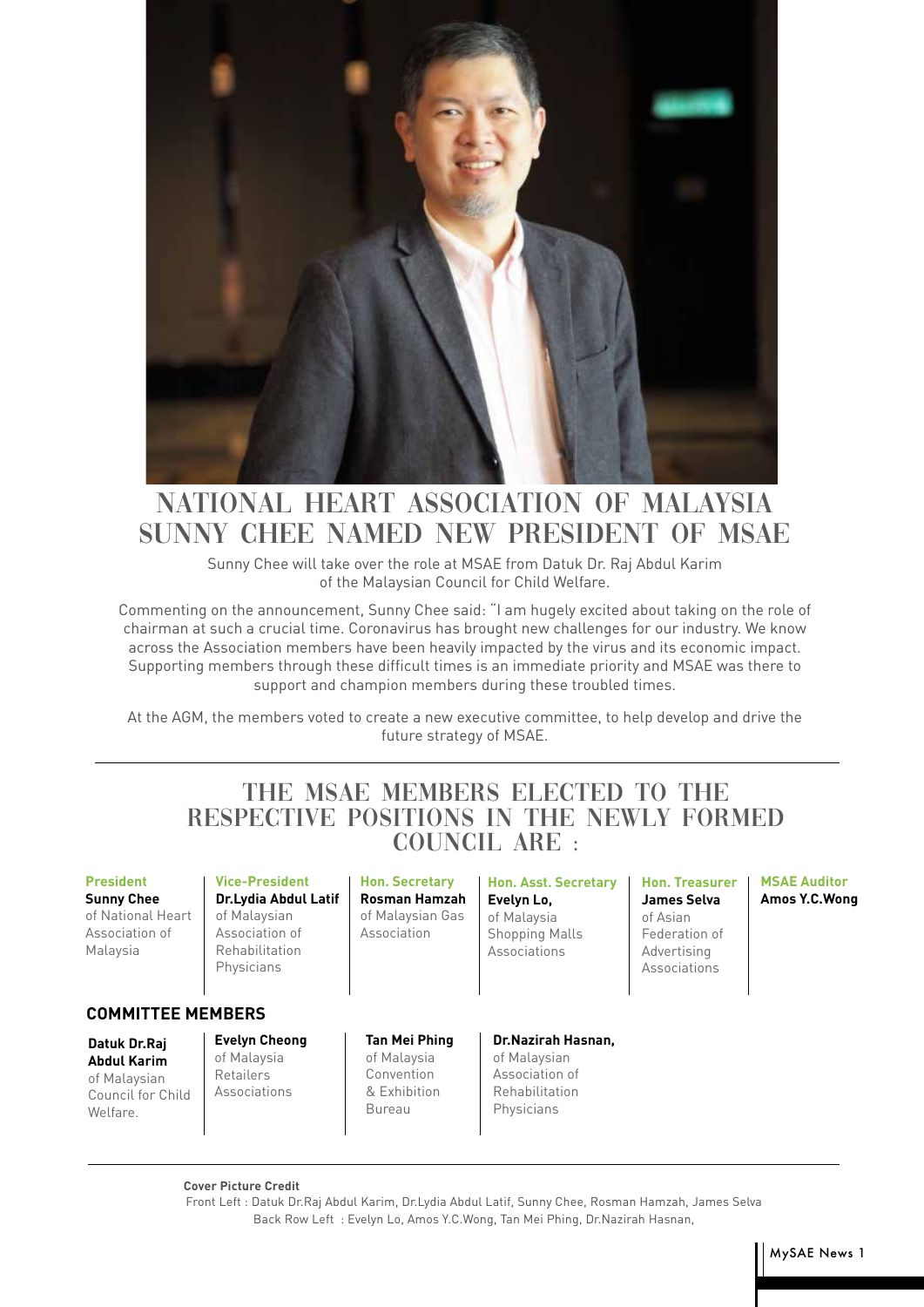

## Malaysian Associations use their Collective Voice for Greater Engagement during TURBULENT TIMES

The Malaysian Society of Association Executives (MSAE) held a virtual webinar recently, supported by Malaysia Convention & Exhibition Bureau (MyCEB) and Kuala Lumpur Convention Centre (the Centre), to present their association objectives and their survey findings on the Impact of Covid-19 to the Operations and Sustainability of Associations in Malaysia.

Part of the webinar was also a panel session that discussed how venues are coping with the challenges posed by the pandemic and industry recovery programmes that were recently launched to boost the overall business events market.

Sunny Chee, President, MSAE said, "We would like to first and foremost thank MyCEB for sponsoring this webinar and the Centre for supporting us as well. We are delighted to be engaging with all of you virtually, live from the Kuala Lumpur Convention Centre, to share our survey findings. It is now a fact that associations are doing their best to navigate this challenging situation."

According to the survey conducted in August 2020, participated by 108 associations from various sectors, up to 70% of associations have reported that their organisation's activities such as council

meetings, membership, community, stakeholders and government engagements have been impacted by the Covid-19 pandemic.

Dr. Lydia Abdul Latif, Vice President, MSAE, who shared the survey findings also said, "The survey further showed that the associations' revenue-generating activities such as fund-raising campaigns, events such as conferences, forums and exhibitions have also been significantly impacted with at least 70% of associations reporting event cancellations and change in event format to virtual or hybrid."

The survey also reported on the expected membership attrition, membership generation as a result of the pandemic, and associations' adoption rate of the new normal.

Amidst the unparalleled uncertainties and the rapid evolvement of the Covid-19 virus, Malaysian associations have persevered and proved agile as at least 80% out of the 108 associations have adopted online platforms for conducting virtual council meetings, AGMs and webinars.

Sunny continued, "It is heartening to see many of us in Associations have adapted to the new normal. MSAE is a young association and we look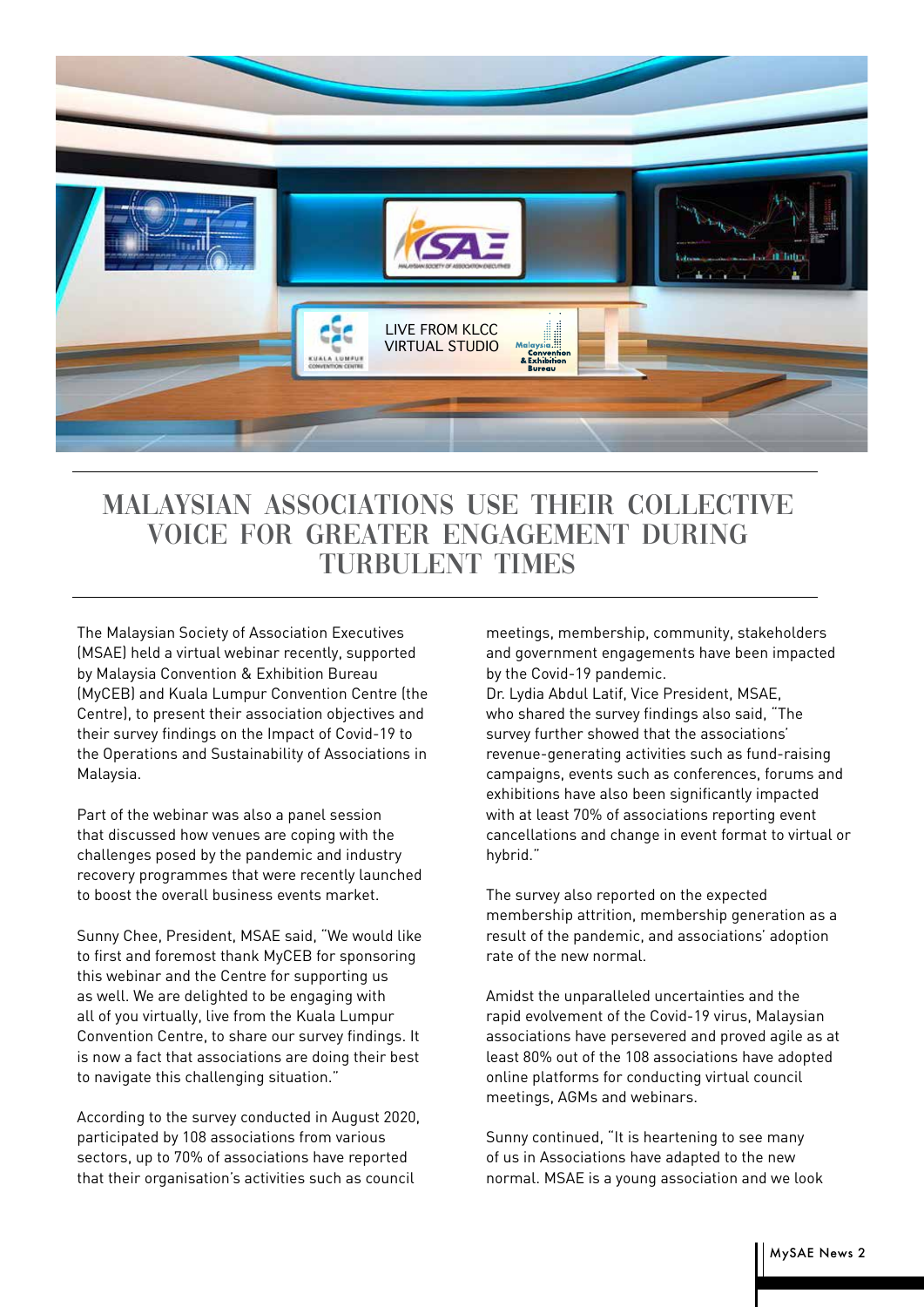

(From left) Edward Lim, Sales Manager, Malaysia Convention & Exhibition Bureau (MyCEB);

Dr. Lydia Abdul Latif, Vice President, Malaysian Society of Association Executives (MSAE); Sunny Chee, President, MSAE; Angeline van den Broecke, Director of Global Business Development and Marketing, Kuala Lumpur Convention Centre (the Centre), during the recent MSAE virtual webinar.

forward to increasing our presence and generate more engagement beyond our membership, and establish a relationship with relevant government sectors to establish a stronger voice for Malaysian associations."

Angeline van den Broecke, Director of Global Business Development and Marketing at the Centre, shared some of the initiatives and comprehensive solutions the venue has undertaken, "From initiating industry partnerships to the implementation of a comprehensive safety plan, our major priority was to be venue ready and team ready and we have kept our team engaged organisation-wide cross-training programmes to assist with operations and support services.

We have maintained an active communication and engagement interface, launched our new website with progressive and innovative features such as a dedicated Covid-19 information section, an AI chatbot and interactive floor plans. To maintain business sustainability we are continuing our progressive adoption of hybrid and virtual platforms and we want to thank all our clients, industry partners and stakeholders who have shown us tremendous support during these turbulent months."

Edward Lim, Sales Manager, MyCEB said that, "Since the Meet in Malaysia campaign was launched in July, with over 90 industry partners coming forward with new meeting packages, there have been upto 20 applications with over 24,000 delegates being approved. We are thrilled for such a tremendous support from our industry players and their keenness to get back to business. There are variety of packages available under the Let's Meet Locally Programme, to encourage local meetings and events and the Let's Meet Tomorrow Programme offers attractive deals for home-grown regional and international events, in an industry recovery effort. We look forward to working with all of you to bolster the damage our industry has taken on this year."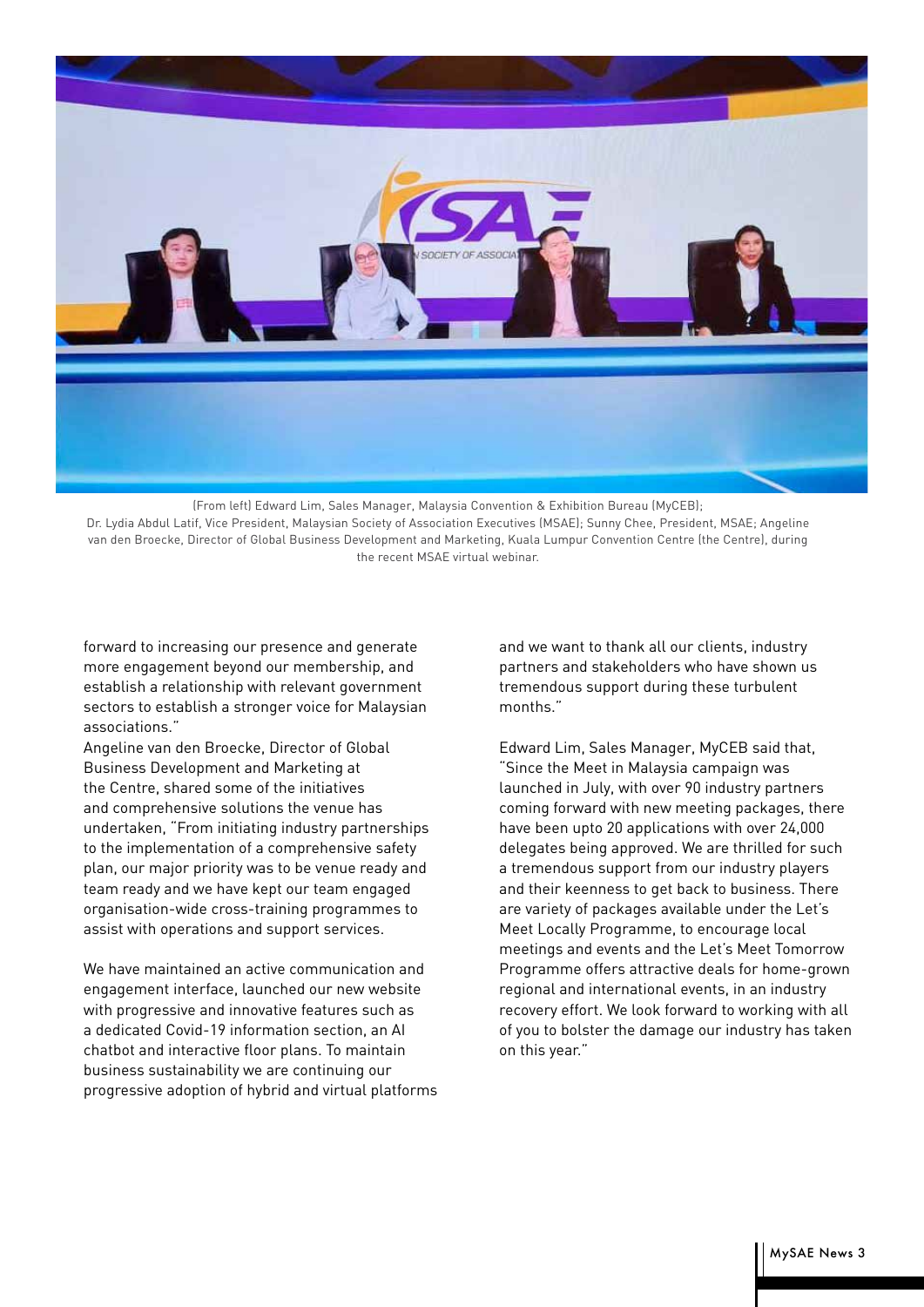

The purpose of this survey is to gather feedback on the impact of COVID-19 on the operation and sustainability of associations in Malaysia. This data will help us analyzing better challenges currently faced by the associations also better equip us in demonstrating our roles in advocating and advisory services.

The survey was sent to a total of 1,887 individual association members representing 488 associations in Malaysia on 6 August 2020 and was ended on 21 August 2020. We collected 142 individual samples from 108 associations with response rates against targeted individuals of 7.52%.

COVID-19 to their associations, the new normal they adopted and the last part focusing general questions.

Respondents were from professional associations and their membership was based on individual than the organization. These associations are managed by the secretariat with paid staff but half of them still run by the volunteers (office-bearers). Twenty percent of these associations owned or rented an office whereby others were using council members' workplaces as their offices. These associations hired staff to assist them with day to day operations and administrative work but using not more than five staff.

This survey was divided into three parts on basic questions about their association, the impact of



**The full report is available at the MSAE office should you need a copy of the survey report.**